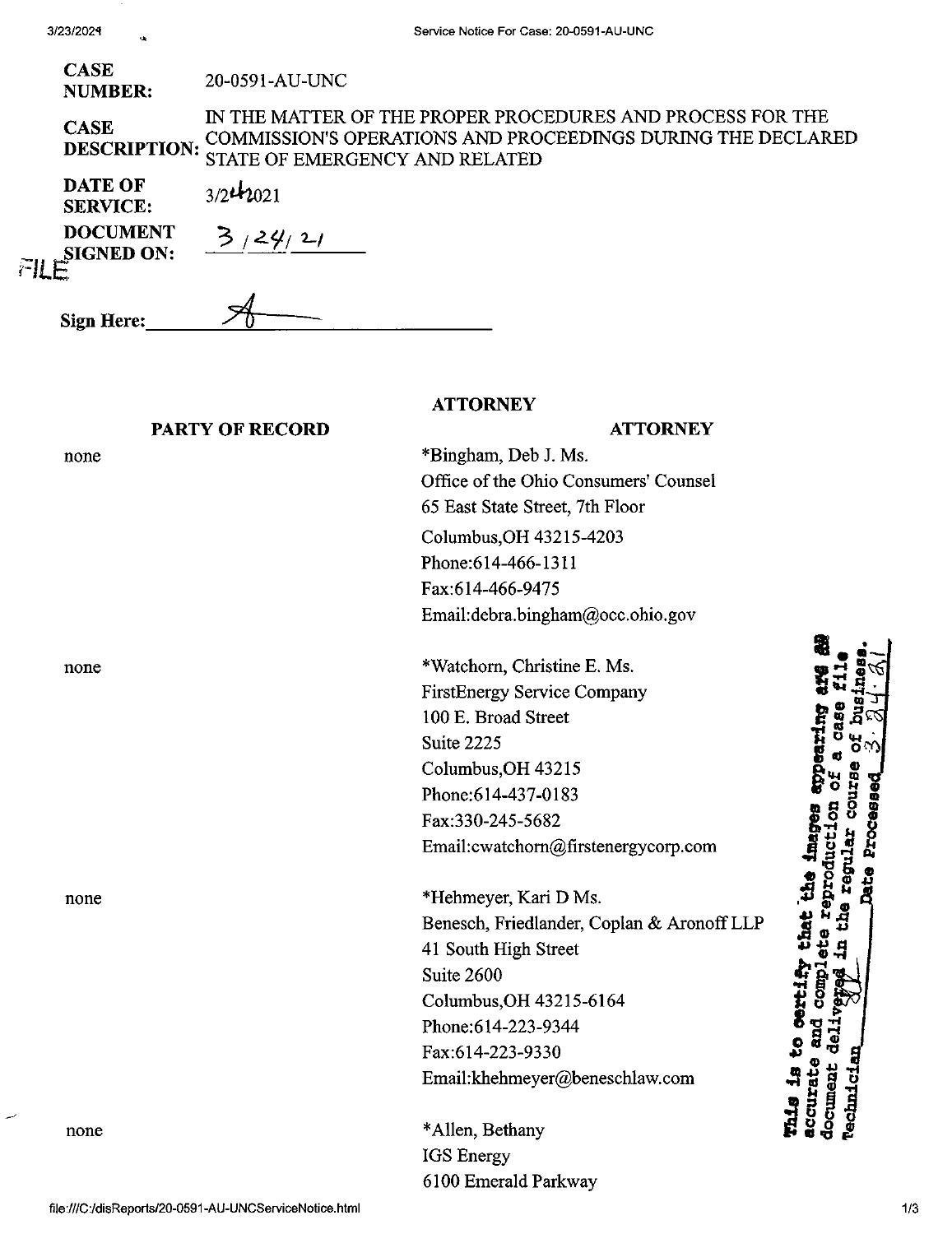| 3/23/2021 | Service Notice For Case: 20-0591-AU-UNC |
|-----------|-----------------------------------------|
|           | Dublin, OH 43016                        |
|           | Phone: (614) 659-5384                   |
|           | Email:bethany.allen@igs.com             |
| none      | *Mallarnee, Patricia J Ms.              |
|           | Ohio Consumers' Counsel                 |
|           | 65 E. State St.                         |
|           | 7th Floor                               |
|           | Columbus, OH 43215                      |
|           | Phone: 614-466-1310                     |
|           | Email:patricia.mallarnee@occ.ohio.gov   |
| none      | *Cahill, Valerie A Ms.                  |
|           | Whitt-Sturtevant                        |
|           | 88 E. Broad St.                         |
|           | #1590                                   |
|           | Columbus, OH 43215                      |
|           | Phone: 614-405-8717                     |
|           | Email:cahill@whitt-sturtevant.com       |
| none      | *Fischer, Mary E Ms.                    |
|           | Public Utilities Commission of Ohio     |
|           | 180 E. Broad St.                        |
|           | Columbus, OH 43215                      |
|           | Phone: (614)466-0469                    |
|           | Email:mary.fischer@puco.ohio.gov        |
| none      | *Chilcote, Heather A                    |
|           | Public Utilities Commission of Ohio     |
|           | 180 East Broad Street                   |
|           | Columbus OH 43215                       |
|           | Phone: (614) 466-0407                   |
|           | Email:heather.chilcote@puco.ohio.gov    |
| none      | *Staff, Docketing                       |
|           | Docketing                               |
|           | 180 East Broad Street                   |
|           | 11th Floor                              |
|           | Columbus, OH 43215                      |
|           | Phone: 614-466-4095                     |
|           | Fax:614-466-0313                        |
|           | Email:docketing@puco.ohio.gov           |
|           |                                         |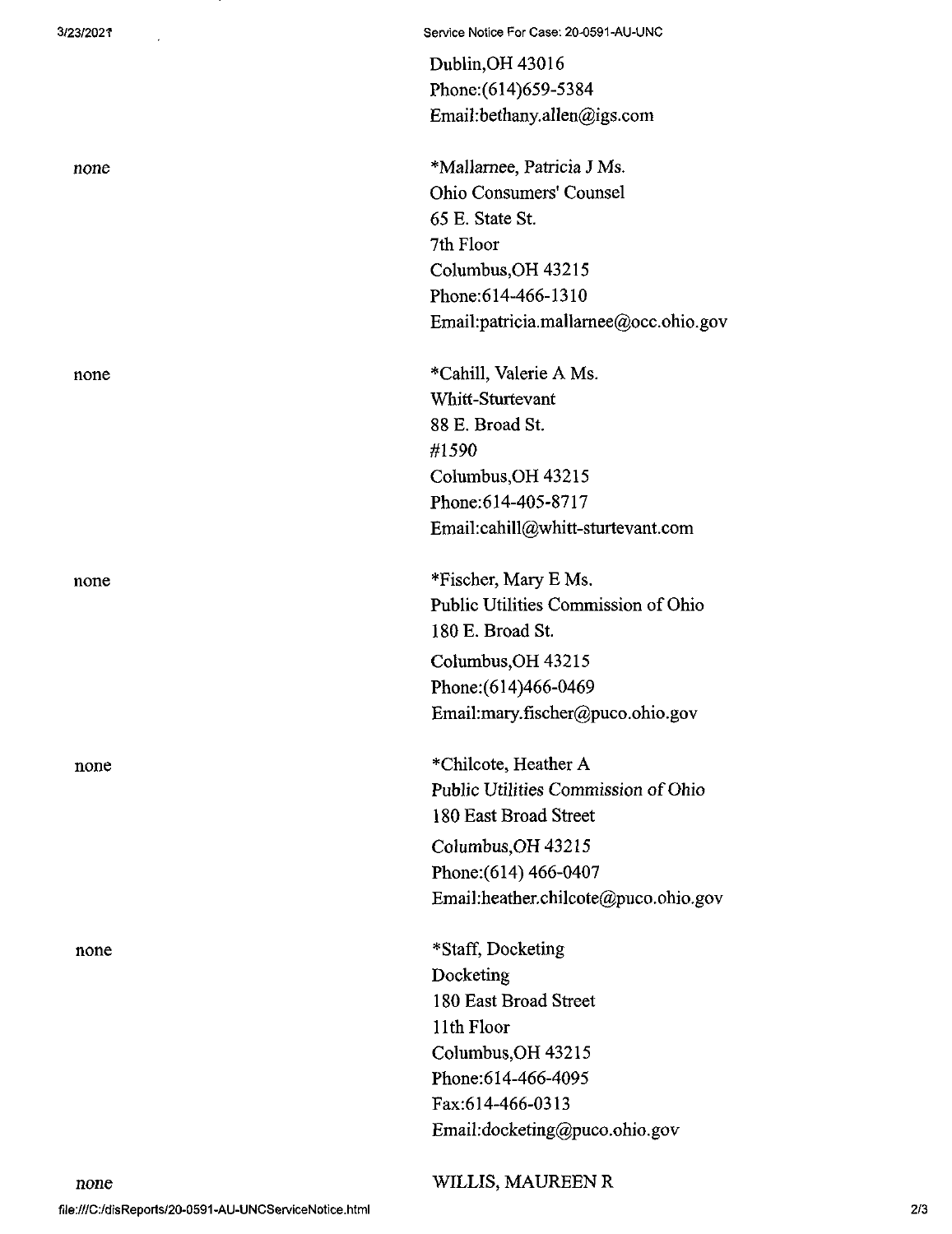3/23/202T Service Notice For Case; 20-0591-AU-UNC

65 EAST STATE STREET, 7TH FLOOR COLUMBUS ,OH 43215-4203 Phone:614-466-9567 Email:MAUREEN.WILLIS@OCC.OHIO.GOV

### **INTERESTED PARTY**

### **PARTY OF RECORD**

**ATTORNEY**

CITIZENS COALITION ATTY NONE JOSEPH PATRICK MEISSNER 2234 WEST BOULEVARD CLEVELAND,OH 44102 Phone;(216) 408-6501

Email:MEISSNERJOSEPH@YAHOO.COM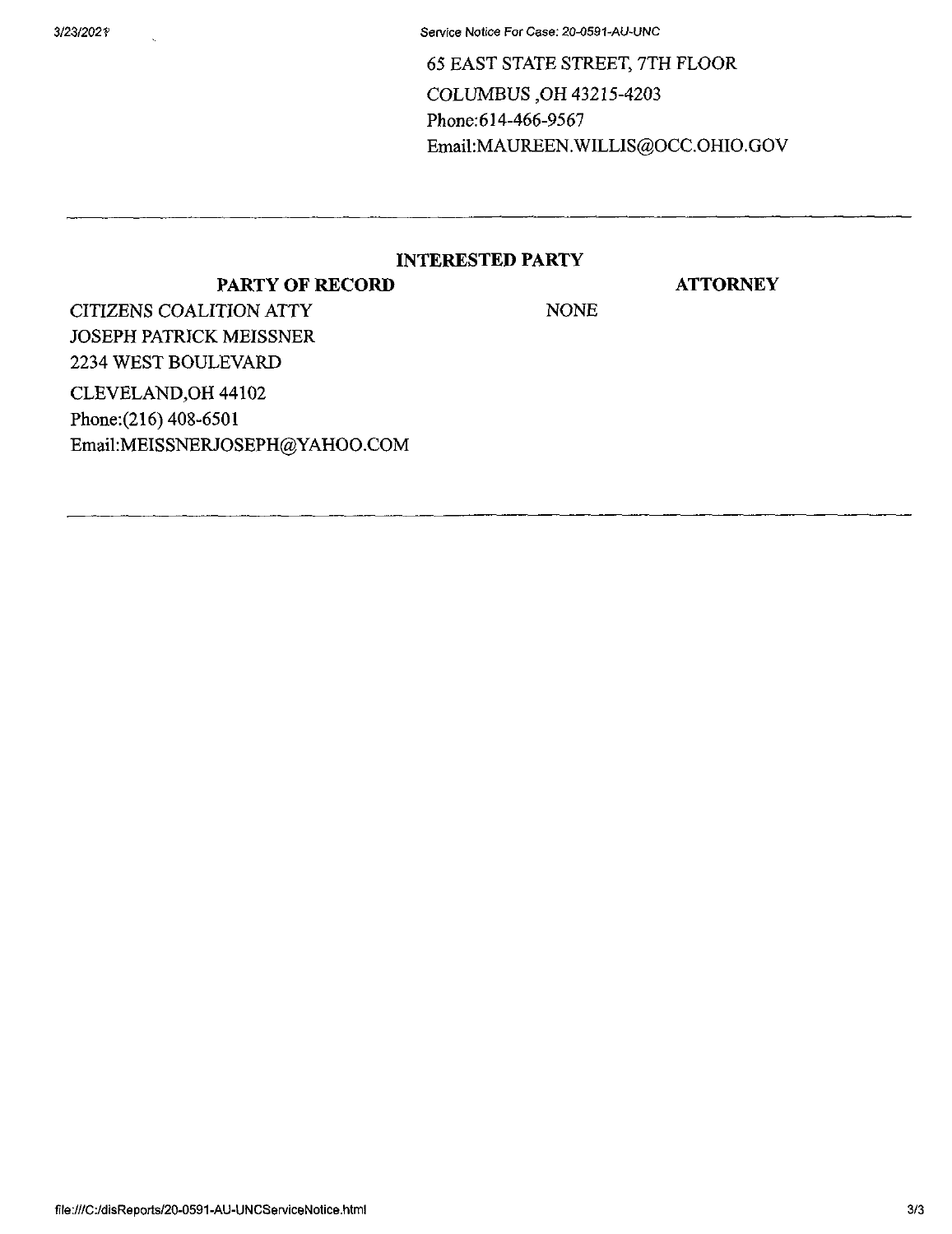# $\overline{a}$

## **Ryan, Debbie**

**From: Sent: Subject:** Puco Docketing Wednesday, March 24, 2021 2:45 PM NOTICE OF FILING in Case No. 20-0591-AU-UNC



**NOTICE OF FILING Docketing Division (614) 466-4095**

Case<br>number 20-0591-AU-UNC

IN THE MATTER OF THE PROPER PROCEDURES AND PROCESS Case title FOR THE COMMISSION'S OPERATION AND PROCEEDINGS DURING THE DECLARED STATE OF EMERGENCY AND RELATED MATTERS.

Entry extending the waiver request for water transportation companies in Document order to mitigate risks associated with COVID-19 and to respond to recommendations or directives by local and state public health officials

URL https://dis.puc.state.oh.us/TiffToPDf/A1001001A21C24B41540J01864.pdf





SUBSCRIBER SERVICES: Manage Preferences | Unsubscribe | Help

This email was sent to Email Address using GovDelivery Communications Cloud on behalf of: Public Utilities Commission of Ohio · 180 **East Broad Street** • Columbus. OH 43215 • 1-800-686-PUCO *(7826) COLUMBUS COLUMBUS COLUMBUS COLUMBUS. ON A 43215* **• 1-800-686-PUCO** *(7826)**•* **2004 Street • Columbus. OH 43215 • 1-800-686-PUCO** *(7826)* 

CAUTION: This is an external email and may not be safe. If the email looks suspicious, please do not click links or open attachments and forward the email to csc@ohio.gov\_or click the Phish Alert Button if available.